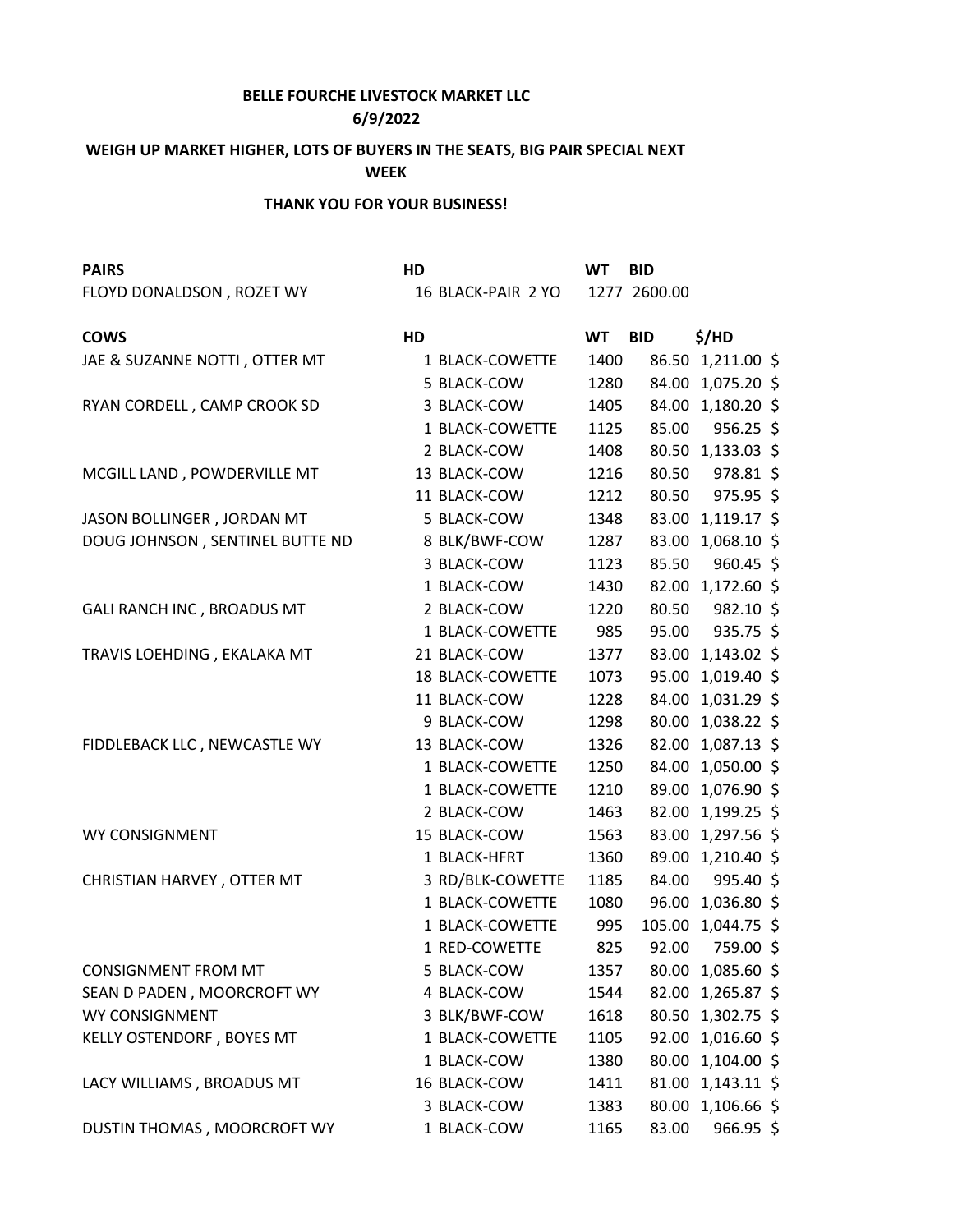| <b>CONSIGNMENT FROM MT</b>        | 1 BLACK-COW      | 1280 |        | 80.00 1,024.00 \$  |  |
|-----------------------------------|------------------|------|--------|--------------------|--|
|                                   | 1 BLACK-COW      | 1295 |        | 84.00 1,087.80 \$  |  |
| TOOKE RANCH, EKALAKA MT           | 5 BLACK-COW      | 1456 |        | 80.50 1,172.08 \$  |  |
|                                   | 1 BLACK-COW      | 1185 | 83.00  | 983.55 \$          |  |
| TRAVIS OR JULIE HURST, BUFFALO SD | 2 BLACK-COWETTE  | 1020 |        | 99.00 1,009.80 \$  |  |
|                                   | 1 BLACK-COWETTE  | 1070 |        | 100.00 1,070.00 \$ |  |
|                                   | 1 BLACK-COWETTE  | 945  | 105.00 | $992.25$ \$        |  |
| GILBERT CATTLE CO, LUDLOW SD      | 3 BLACK-COW      | 1512 |        | 80.00 1,209.33 \$  |  |
| ENOS & COMPANY, BAKER MT          | 2 RED-COW        | 1338 |        | 81.00 1,083.37 \$  |  |
| 6 CREEKS FARM, EKALAKA MT         | 22 BLACK-COW     | 1357 |        | 81.50 1,106.17 \$  |  |
| STEVE NASH, PRAIRIE CITY SD       | 1 BLACK-COWETTE  | 1085 | 89.00  | $965.65$ \$        |  |
| BRIAN W BIRKLEY, OSAGE WY         | 4 BLACK-COW      | 1578 |        | 80.50 1,269.88 \$  |  |
|                                   | 1 BLACK-COW      | 1390 |        | 80.00 1,112.00 \$  |  |
| ROBERT BUDMAYR, BELLE FOURCHE SD  | 1 BLACK-COWETTE  | 1140 |        | 91.00 1,037.40 \$  |  |
| DEAN DIEDE, EKALAKA MT            | 1 BWF-COWETTE    | 1075 |        | 99.00 1,064.25 \$  |  |
| TOM LARSON, BELLE FOURCHE SD      | 1 BLACK-COW      | 1450 |        | 80.00 1,160.00 \$  |  |
| JAE & SUZANNE NOTTI, OTTER MT     | 26 BLK/BWF-COW   | 1314 |        | 83.50 1,096.90 \$  |  |
|                                   | 7 BLK/BWF-COW    | 1461 |        | 80.50 1,176.45 \$  |  |
|                                   | 7 BLACK-COWETTE  | 1154 |        | 94.50 1,090.12 \$  |  |
| KEELINE RANCH, NEWCASTLE WY       | 17 BLACK-COW     | 1404 |        | 82.50 1,158.39 \$  |  |
|                                   | 11 BLACK-COWETTE | 1134 |        | 96.00 1,088.72 \$  |  |
|                                   | 4 BLACK-COW      | 1134 | 87.00  | 986.36 \$          |  |
|                                   | 1 BLACK-COW      | 1345 |        | 83.00 1,116.35 \$  |  |
| WILLIAM SPARKS, PLEVNA MT         | 2 HERF-HFRT      | 1045 |        | 102.00 1,065.90 \$ |  |
| HARMON CREEK, EKALAKA MT          | 10 BLACK-HFRT    | 1055 |        | 114.00 1,202.13 \$ |  |
| CLABAUGH CATTLE CO, GILLETTE WY   | 5 RED-COW        | 1598 |        | 81.00 1,294.38 \$  |  |
|                                   | 1 RED-COW        | 1520 |        | 81.50 1,238.80 \$  |  |
|                                   | 1 RED-COW        | 1385 |        | 81.00 1,121.85 \$  |  |
| CAPP BROS RANCH LLC, NISLAND SD   | 1 BLACK-COWETTE  | 1125 |        | 97.00 1,091.25 \$  |  |
|                                   | 1 BLACK-COW      | 1270 |        | 81.00 1,028.70 \$  |  |
|                                   | 1 BLACK-COW      | 1215 | 81.00  | 984.15 \$          |  |
| KOLKA LIVESTOCK, OLIVE MT         | 8 RED-COW        | 1363 |        | 81.00 1,104.13 \$  |  |
|                                   | 3 RED-COW        | 1227 |        | 82.00 1,005.86 \$  |  |
|                                   | 1 RED-COW        | 1295 |        | 80.00 1,036.00 \$  |  |
| BEN GARMAN, BELLE FOURCHE SD      | 3 BLACK-COW      | 1513 |        | 81.00 1,225.80 \$  |  |
| CLINT HAMMERSTROM, NEW UNDERWOOD  | 5 BLACK-COW      | 1515 |        | 80.50 1,219.57 \$  |  |
|                                   | 4 BLACK-COW      | 1460 |        | 80.50 1,175.30 \$  |  |
|                                   | 1 BLACK-COWETTE  | 1125 |        | 90.50 1,018.12 \$  |  |
| HANNAH CLEMETSON, WESTON WY       | 2 BLACK-COW      | 1413 |        | 80.00 1,130.00 \$  |  |
| BEN GARMAN, BELLE FOURCHE SD      | 1 BLACK-COW      | 1510 |        | 80.50 1,215.55 \$  |  |
|                                   | 1 BLACK-COW      | 1510 |        | 81.00 1,223.10 \$  |  |
| JOSEPH FARELLA, NEWCASTLE WY      | 1 BLACK-COWETTE  | 1110 |        | 94.00 1,043.40 \$  |  |
|                                   | 1 BLACK-COWETTE  | 1110 |        | 93.00 1,032.30 \$  |  |
|                                   | 1 BLACK-COW      | 1415 |        | 81.00 1,146.15 \$  |  |
| PAXTON MACKEY, GILLETTE WY        | 1 BLACK-COW      | 1230 | 80.00  | 984.00 \$          |  |
| JUSTIN HOLCOMB, GILLETTE WY       | 3 BLACK-COW      | 1303 |        | 81.00 1,055.70 \$  |  |
| BONNIE COOLEY, JORDAN MT          | 7 BLK/BWF-COW    | 1216 |        | 83.50 1,015.71 \$  |  |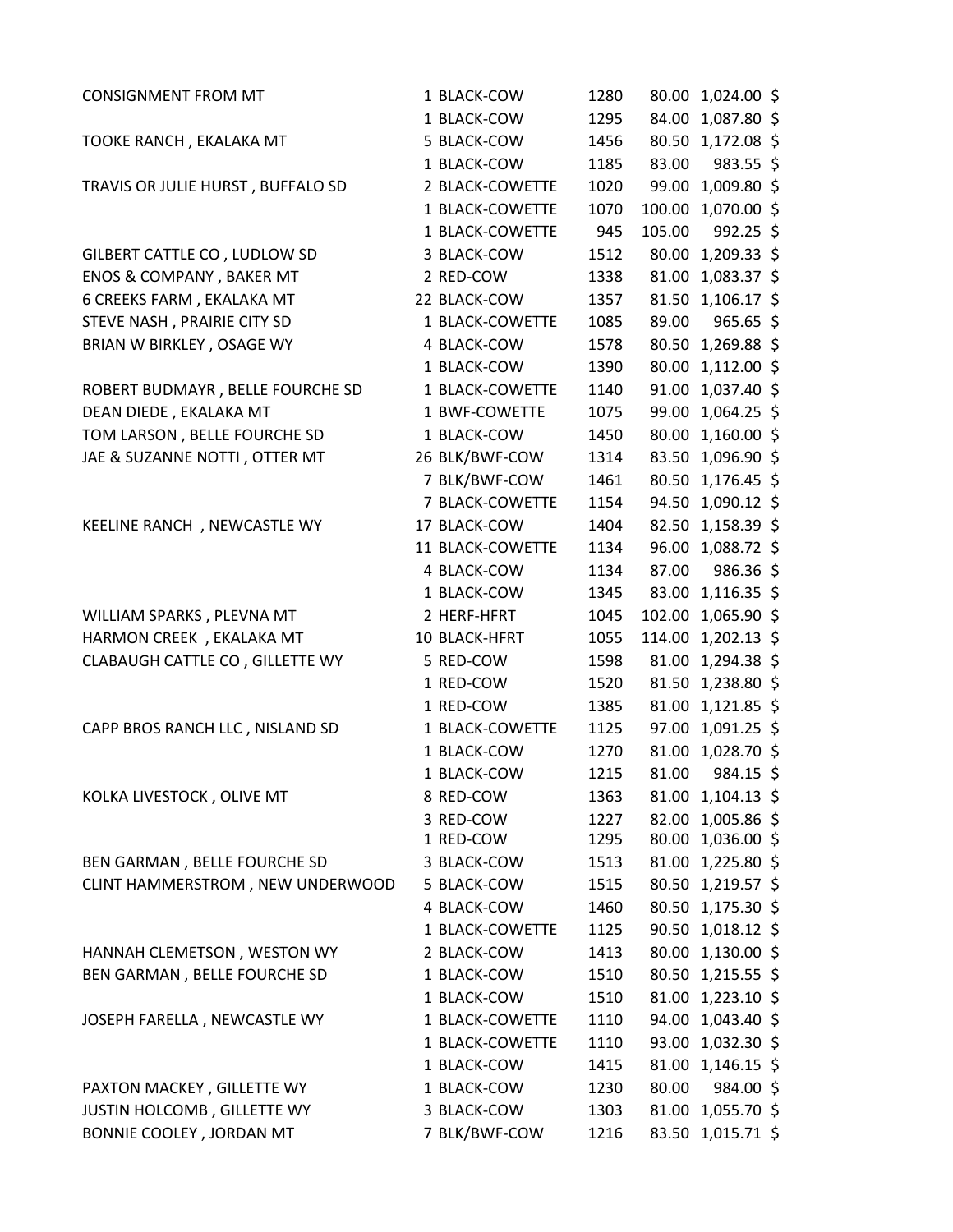|                                 | 1 BLACK-COW      | 1260 |        | 80.00 1,008.00 \$  |  |
|---------------------------------|------------------|------|--------|--------------------|--|
| DANE CLEMETSON, WESTON WY       | 6 BLACK-COW      | 1292 |        | 83.00 1,072.08 \$  |  |
|                                 | 1 BLACK-COW      | 1200 | 82.00  | 984.00 \$          |  |
|                                 | 2 BLACK-COWETTE  | 1153 |        | 91.50 1,054.53 \$  |  |
| ROGER GUNDERSON, BUFFALO SD     | 6 BLK/BWF-COW    | 1307 |        | 80.50 1,051.86 \$  |  |
| JOHN MELGAARD, GILLETTE WY      | 14 BLACK-COW     | 1235 |        | 84.00 1,037.10 \$  |  |
|                                 | 1 BLACK-COW      | 1460 |        | 80.50 1,175.30 \$  |  |
| SORENSON FARMS, FORSYTH MT      | 6 RD/BLK-COW     | 1341 |        | 81.50 1,092.77 \$  |  |
|                                 | 2 BLACK-HFRT     | 780  | 120.00 | 936.00 \$          |  |
| MARKUSON RANCH, EKALAKA MT      | 1 BLACK-HFRT     | 940  |        | 112.00 1,052.80 \$ |  |
|                                 | 4 BLK/BWF-HFRT   | 1016 |        | 114.00 1,158.52 \$ |  |
|                                 | 1 BWF-HFRT       | 960  |        | 113.00 1,084.80 \$ |  |
| TEEGAN TRUSLER, ASHLAND MT      | 4 BLACK-COW      | 1100 |        | 83.00 913.00 \$    |  |
|                                 | 1 BLACK-COW      | 1495 |        | 81.50 1,218.42 \$  |  |
| BOX L CATTLE CO, HAMMOND MT     | 16 BLACK-COW     | 1308 |        | 81.50 1,066.37 \$  |  |
|                                 | 1 BLACK-COW      | 1490 |        | 80.00 1,192.00 \$  |  |
|                                 | 1 BLACK-COW      | 1320 |        | 80.00 1,056.00 \$  |  |
| L & L RANCH INC, HAMMOND MT     | 5 BLK/BWF-COW    | 1232 |        | 82.50 1,016.40 \$  |  |
|                                 | 1 BWF-COW        | 1340 |        | 80.00 1,072.00 \$  |  |
|                                 | 3 BLACK-HFRT     | 1010 |        | 110.00 1,111.00 \$ |  |
| WY CONSIGNMENT                  | 6 BLACK-COW      | 1323 |        | 84.00 1,111.60 \$  |  |
|                                 | 3 BLACK-COWETTE  | 1082 |        | 94.50 1,022.17 \$  |  |
|                                 | 2 BLACK-COW      | 1080 |        | 85.00 918.00 \$    |  |
|                                 | 7 BLACK-COW      | 1171 | 83.50  | 978.14 \$          |  |
| CLARK RHINEHARDT, BIGHORN MT    | 13 BLACK-COWETTE | 1033 | 94.00  | 970.73 \$          |  |
|                                 | 10 BLACK-COW     | 1218 |        | 83.50 1,016.61 \$  |  |
| WY CONSIGNMENT                  | 15 BLK/BWF-COW   | 1280 |        | 82.25 1,053.01 \$  |  |
| RICHARD & KEN JESSE, BROADUS MT | 3 BLACK-COW      | 1366 |        | 81.50 1,113.56 \$  |  |
| BILL MASTERSON, GROVE OK        | 8 BLACK-COW      | 1538 |        | 82.00 1,260.75 \$  |  |
|                                 | 4 BLACK-COW      | 1745 |        | 83.00 1,448.35 \$  |  |
| WY CONSIGNMENT                  | 1 BLACK-COW      | 1100 | 82.00  | 902.00 \$          |  |
|                                 | 1 BLACK-HFRT     | 830  | 105.00 | 871.50 \$          |  |
| WY CONSIGNMENT                  | 6 RWF/BWF-COW    | 1247 |        | 80.50 1,003.56 \$  |  |
|                                 | 1 BWF-COWETTE    | 1135 |        | 95.00 1,078.25 \$  |  |
|                                 | 1 BLACK-COWETTE  | 1175 |        | 92.00 1,081.00 \$  |  |
|                                 | 1 RWF-COW        | 1070 | 82.00  | 877.40 \$          |  |
| JOHN BEARDSLEY, MILES CITY MT   | 1 BLACK-COW      | 1430 |        | 80.50 1,151.15 \$  |  |
| THOMAS RANCH INC, ALZADA MT     | 1 BLK/BWF-COW    | 1153 | 82.00  | $945.46$ \$        |  |
| MCGILL LAND, POWDERVILLE MT     | 4 BLACK-COW      | 1216 | 80.50  | 978.67 \$          |  |
| WY CONSIGNMENT                  | 4 BLK/BWF-COW    | 1280 |        | 82.25 1,053.00 \$  |  |
| JAE & SUZANNE NOTTI, OTTER MT   | 1 BLACK-COW      | 1280 |        | 84.00 1,075.20 \$  |  |
| JASON BOLLINGER, JORDAN MT      | 1 BLACK-COW      | 1348 |        | 83.00 1,118.84 \$  |  |
| DAN MARRS, WHITEWOOD SD         | 14 BLACK-COW     | 1592 |        | 76.00 1,209.75 \$  |  |
| BAXTER ANDERS, RAPID CITY SD    | 1 BLACK-HFRT     | 1045 |        | 109.00 1,139.05 \$ |  |
| SWENSON OP, SUNDANCE WY         | 1 RED-COW        | 1255 |        | 80.50 1,010.27 \$  |  |
|                                 | 1 RED-COW        | 1100 | 84.00  | $924.00$ \$        |  |
| JW & JOEY MOORE, SUNDANCE WY    | 1 BLACK-COW      | 1105 | 80.00  | 884.00 \$          |  |